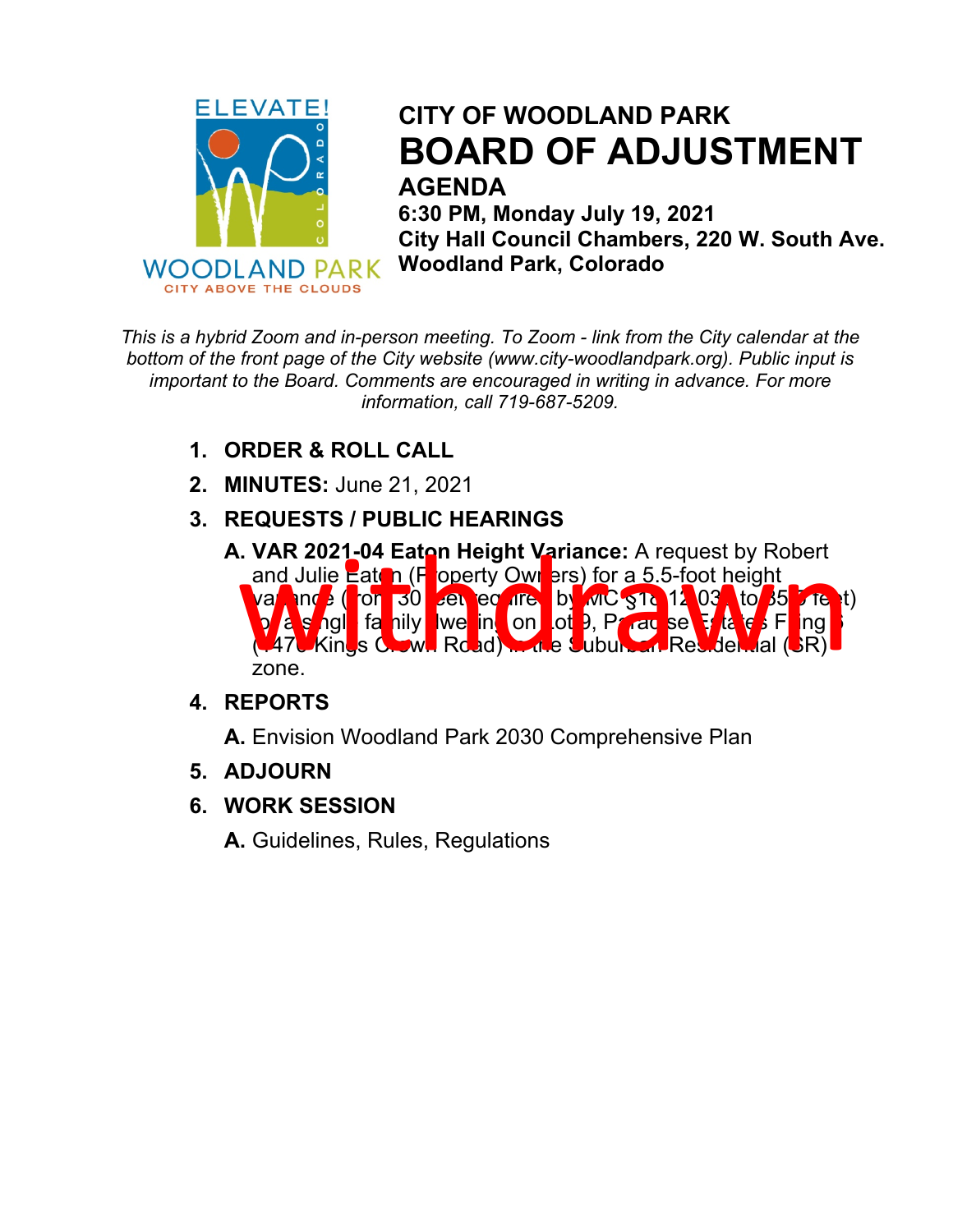# **WOODLAND PARK BOARD OF ADJUSTMENT**

**MEETING MINUTES – June 21, 2021**

*City of Woodland Park Council Chambers, 220 W. South Avenue, Woodland Park, CO and by Zoom.*

*Due to the COVID-19 pandemic, this meeting was a hybrid in-person and virtual electronic meeting. A Zoom link for participation was posted on the front-page of the City website. Public input in the form of written comment submitted in advance of the meeting was strongly encouraged and accommodation for public comment in real time at the meeting was made.*

**1. ORDER AND ROLL CALL.** Order was called at 6:33 p.m. with attendance as follows:<br>Present Chairman Lou Ramon Present Chairman Lou Ramon<br>Present Regular Member Cathe Present Regular Member Catherine Nakai<br>Present Regular Member Jim Rumsev Regular Member Jim Rumsey Present Regular Member Dean Nelson<br>Present Regular Member Valerie Lund Present Regular Member Valerie Lundy<br>Present Alternate Member Nick Abercro

Present Alternate Member Nick Abercrombie<br>Absent Alternate Member Christina Chapman

Absent Alternate Member Christina Chapman<br>Staff Present City Planner/BOA Secretary Lor Pelles City Planner/BOA Secretary Lor Pellegrino, AICP

All recited the Pledge of Allegiance.

The Chairman shared a safety moment appreciating those who wear masks during the ongoing pandemic and asking everyone to think ahead five seconds prior to beginning a task.

**2. APPROVE MINUTES.** The September 21, 2020 minutes were approved as presented.

### **3. REQUESTS / PUBLIC HEARINGS.**

**A. VAR2021-03 Unruh/White Front Setback Variance:** A request by Jill White and Thomas Unruh (Property Owner) for a 16.5-foot Gunnison Avenue front setback variance (from 25 feet required by MC §18.13.040.A to 8.5 feet) to accommodate a garage addition to the existing single family dwelling on Lot 1, Venman Subdivision (255 W Gunnison Avenue) in the Urban Residential (UR) zone.

The Chairman reminded everyone that the Board is a safety valve for property owners to request deviations from the code based on unique features or circumstances that may exist.

Mr. Unruh (Property Owner/Applicant) thanked staff and the Board and introduced Architect David Langley and Surveyor Eric Simonson who were both sitting behind him. He would like to build an attached garage to store and protect their private property (vehicles, etc.) and tidy up the neighborhood. The north side of the home is the best location because the addition is best integrated with the existing house on that side, including the roof and front entry and the existing gravel driveway. In addition, traffic on Gunnison is less and slower compared to the traffic on Pine Street. Adding the garage to the south side is not feasible as it would obstruct the light that comes into the house; is limited in terms of available space given the fence location and the encroachment of the neighbor's house; would require a long driveway and curb cut from Pine Street. He stated that there is no HOA or covenants in place but that they have talked to surrounding neighbors and none expressed concern with the proposal.

BOA Member Rumsey stated that he liked the proposal and asked about the existing shed. Mr. Unruh said they plan to move it to a new location that will comply with all setbacks but have not yet to determine where that will be.

Chairman Ramon is concerned about the proximity of parking cars in the short driveway and asked how far the addition will be from the edge of asphalt. Mr. Unruh stated that the north wall will be about 22 feet from the Gunnison asphalt.

BOA member Lundy asked about lot irregularities. Mr. Unruh stated that the survey shows the neighboring house encroaches on his lot and the fence is eight feet in his property.